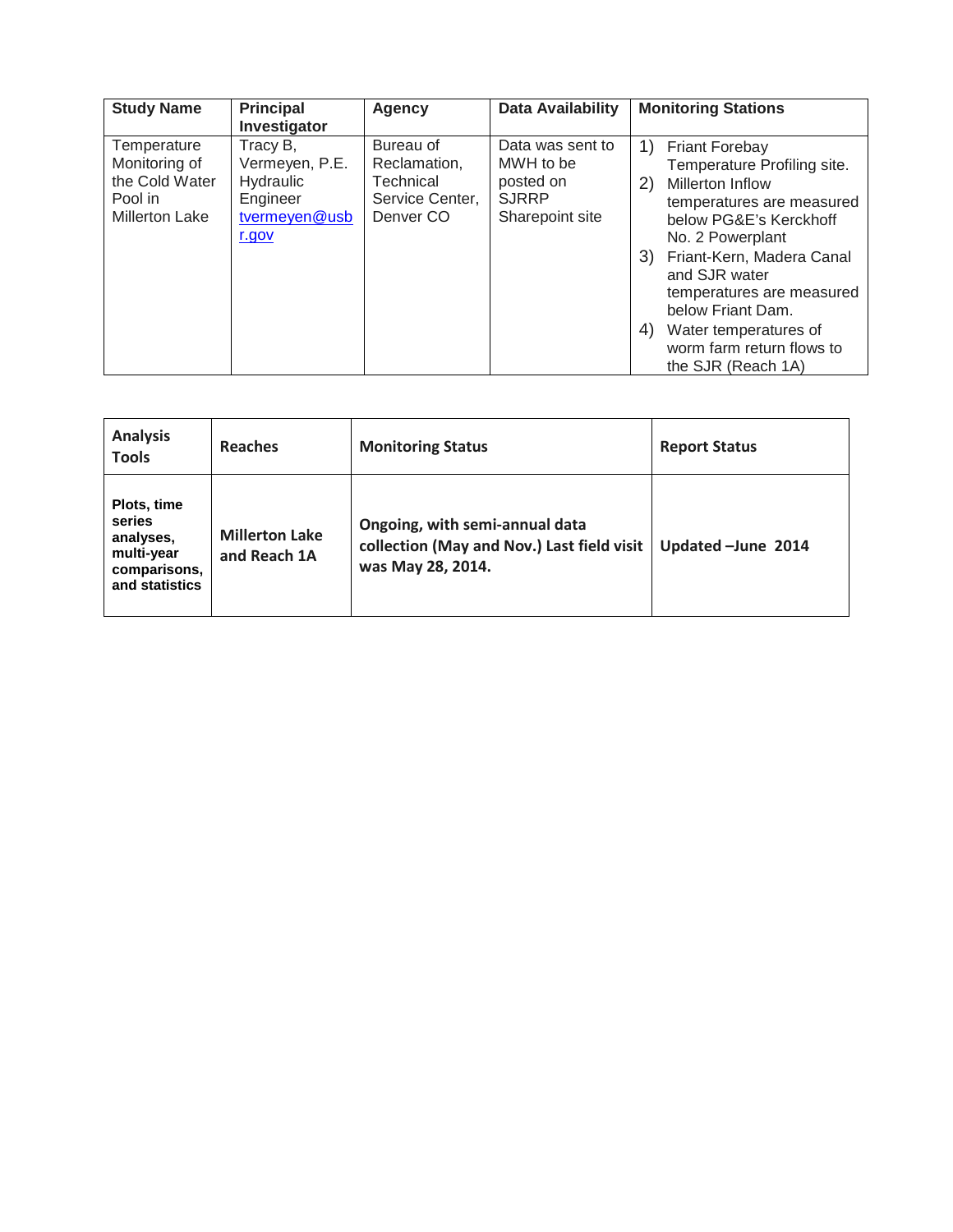## **Temperature Monitoring of the Cold Water Pool in Millerton Lake**

Principal Investigator: Tracy B, Vermeyen, P.E., Hydraulic Engineer, [tvermeyen@usbr.gov](mailto:tvermeyen@usbr.gov), 303- 445-2154

Agency: Bureau of Reclamation, Technical Service Center, Denver CO Report Updated – June 2014

## **Observations**

Water temperatures in Millerton reservoir are significantly warmer than the previous 9 years. Reservoir water levels are very low and winter inflows were much lower than normal. There are two reasons why hypolimnetic temperatures are warmer than normal: 1) river restoration flows of 400 CFS were maintained through February  $1<sup>st</sup>$  2014 which exported a large volume of cold water that would normally be stored in Millerton Lake, and 2) starting on May 15, 2014, Exchange Contractor releases in excess of 1000 CFS (see figure 1) through the river outlet works (El. 380) have substantially reduced the volume of cold water in Millerton Lake. Exchange contractor releases from Friant Dam are unprecedented and their impact on the cool water pool (see figure 3) in Millerton Lake will result in much warmer river releases for the remainder of 2014. For example, May 25 2014 cool water pool temperatures were 3.8 °F warmer than temperature on May 25 2013 (see figure 4).



## **Concerns**

River outlet release temperatures for the remainder of 2014 will be warmer than normal and could negatively impact operations at the fish hatchery and other river restoration related studies.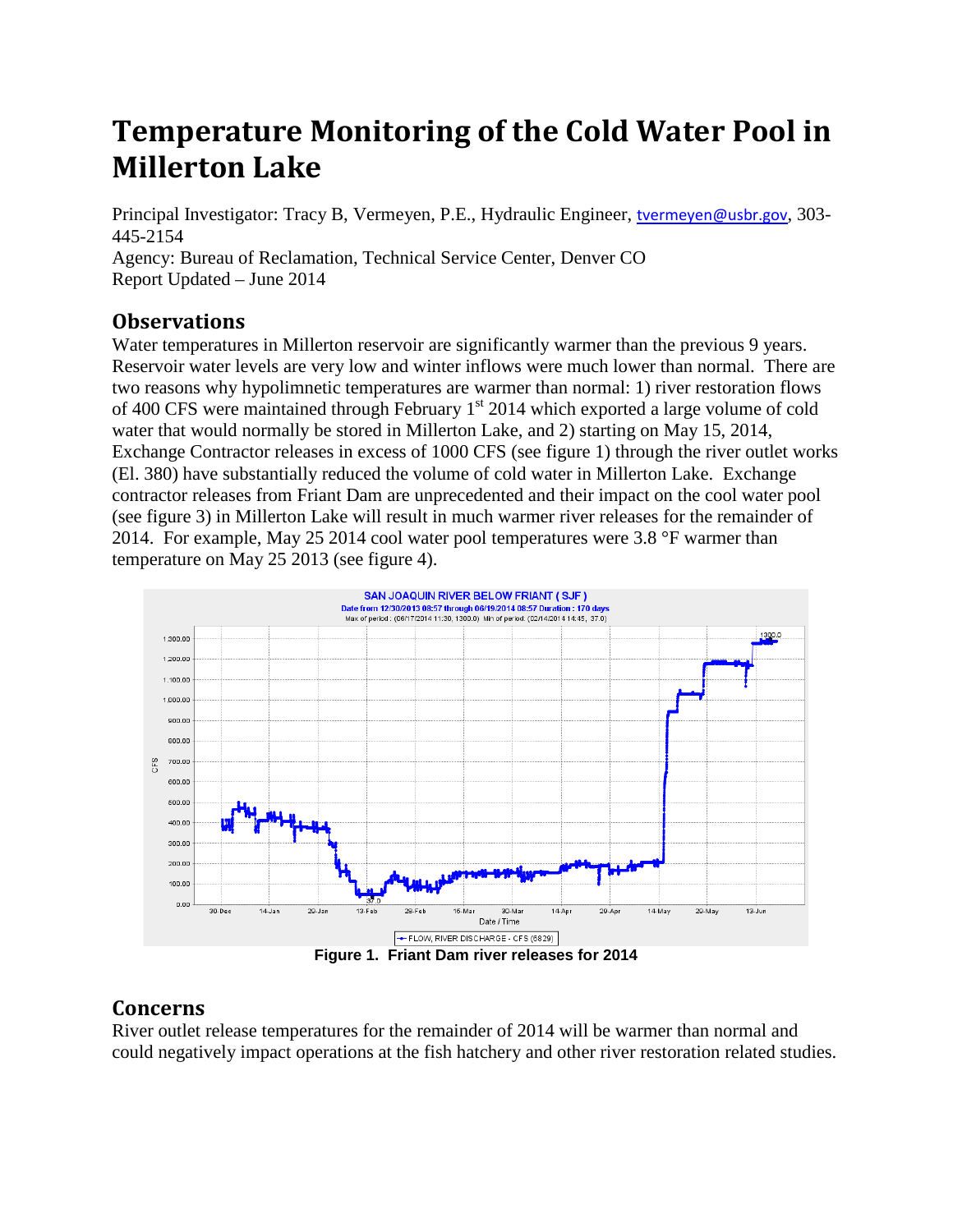Current temperature monitoring of Millerton reservoir inflows are inadequate because the temperature logger is located in the tailwater pool of the Kerckhoff No. 2 Powerplant which is not being used regularly of drought conditions. Ideally, a temperature logger to measure release temperatures from Kerckhoff No. 1 Powerhouse would be installed to provide accurate inflow temperatures during low flow conditions. This site is about 10 miles upstream from the current location and could be affected by instream warming.

## **Data Files Available (VermeyenData\_2014.ZIP file is 35MB):**

- **FBELEV380.ALLDATA.xlsx** –contains water temperature record at River Outlet Intake Elevation 380 from 2005 to present. This file also contains a time-series temperature graphs for years 2005-2014.
- **Friant ALL AGPM.xlsx** contains daily temperature profile data collected in the forebay to Friant Dam. The AGPM format can be used for data visualization. This file contains forebay temperature profile plots for years 2005-2014.
- **FKCANAL Temps.xlsx** -contains hourly water temperature record for water delivered to Friant-Kern Canal, 2004 to present.
- **Madera CANAL Temps.xlsx** -contains hourly water temperature record for water delivered to Madera Canal, 2004 to present.
- **WORM FARM Temps.xlsx** contains hourly water temperature record for Worm Farm return flows to San Joaquin River, 2004 to present.
- **SJRTW WQ 2014midyear.xlsx** contains 15-min water quality database queries for water delivered to San Joaquin River below Friant Dam, Calendar year 2014. Contains Flow, Temperature, Specific conductance, and reservoir elevation.
- **HEADWATER Temps.xlsx** contains hourly water temperature record for water released from Kerckhoff PP No. 2 to the headwaters of Millerton Reservoir, June 2005 to May 2014.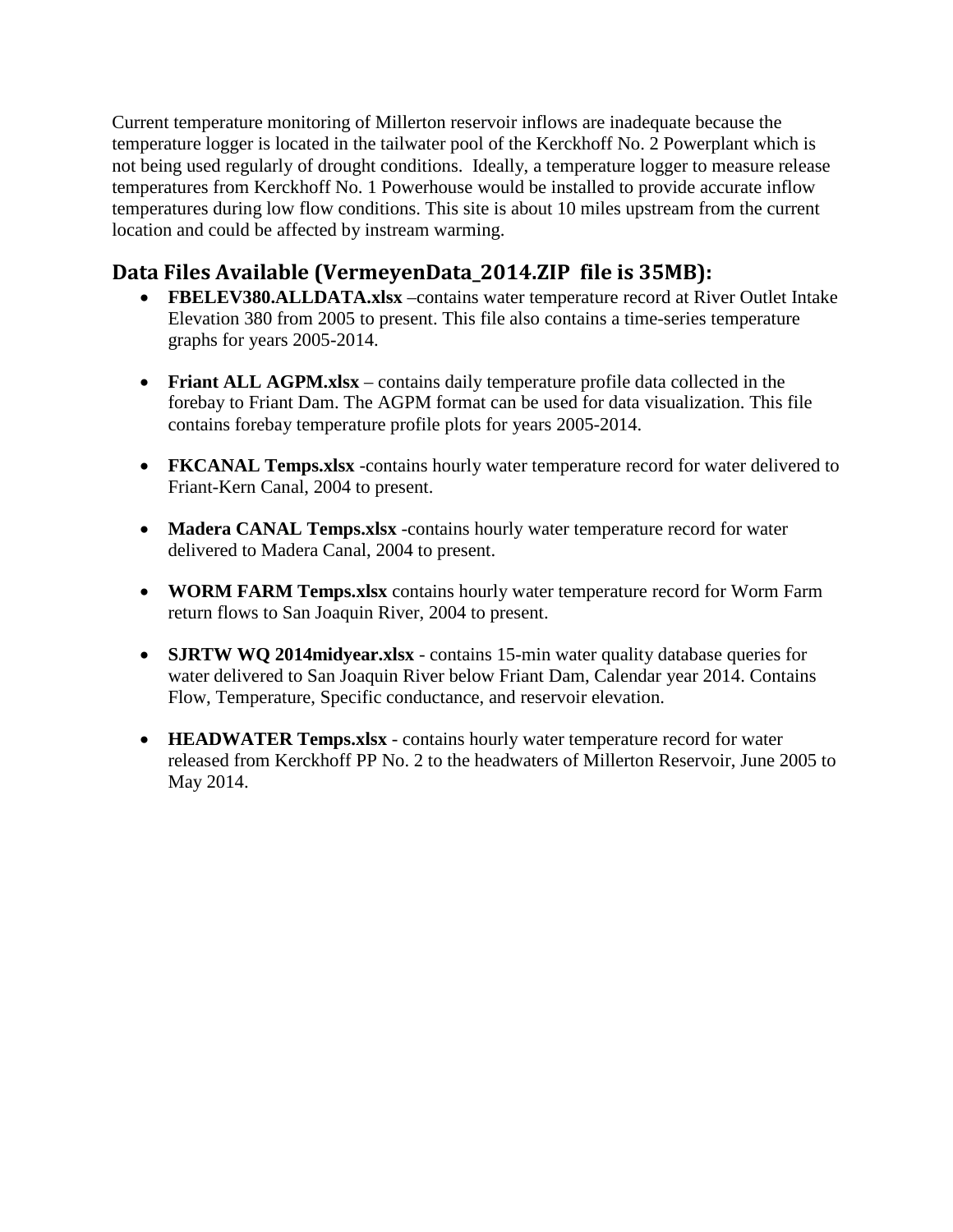

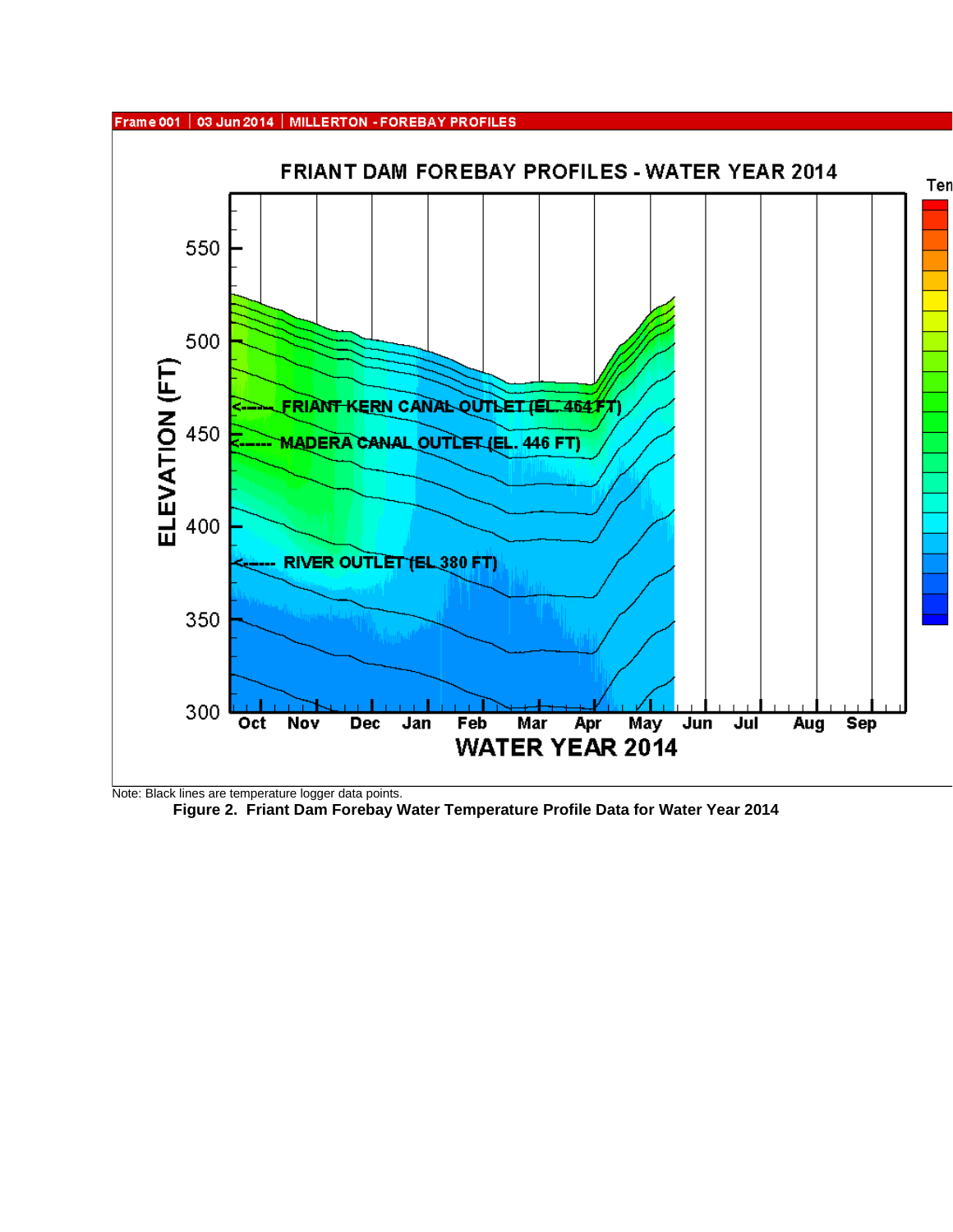

Note: For this plot, cool water is defined to be water temperatures below 56 °F. This plot illustrates a clear trend that the cool water pool volume and temperature is greatly reduced in 2012, 2013, and 2014. With current drought conditions, May 2014 cool water pool temperatures are about 3.8°F warmer than in May 2013.

**Figure 1. Millerton Lake Historical Cool Water Pool Conditions for 2005 Through May 2014**